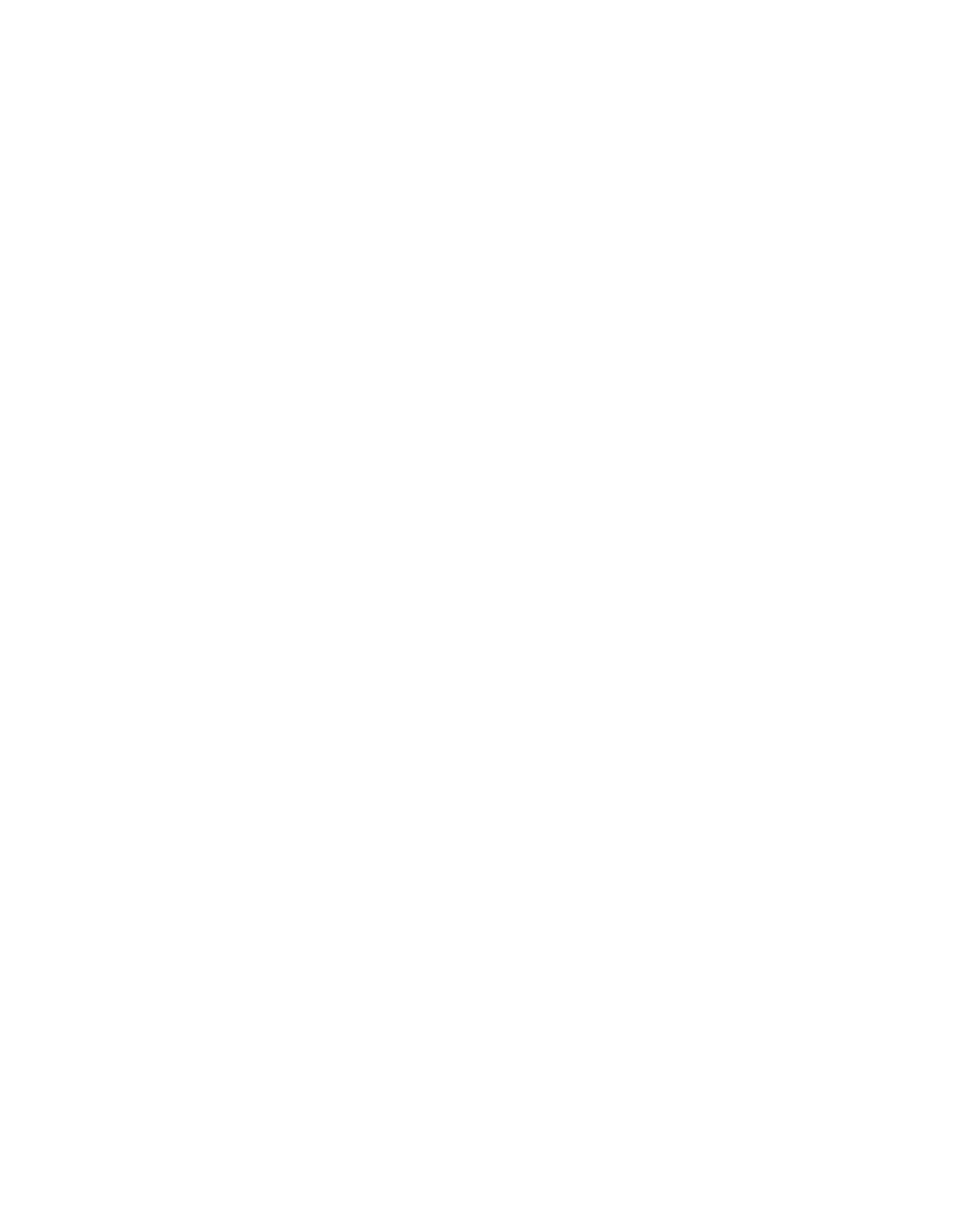

## **SECTION - A**

- $1<sub>1</sub>$ This question consists of 35 THIRTY-FIVE multiple questions of ONE mark each. For each question, four possible alternatives (A, B, C and D) are given, out of which ONLY ONE is correct. Indicate the correct answer in the boxes corresponding to the questions only on the FIRST sheet of the answer book.
- $1.1$ A die is rolled three times. The probability that exactly one odd number turns up among the three outcomes is
	- (c)  $\frac{1}{8}$ (d)  $\frac{1}{2}$ (a)  $\frac{1}{6}$ (b)  $\frac{3}{6}$
- $1.2$ Consider the following set of equations:

$$
x + 2y = 5
$$
  
4x + 8y = 12  

$$
3x + 6y + 3z = 15
$$

This set

(a) has unique solution

- (c) has finite number of solutions
- (b) has no solutions
- (d) has infinite number of solutions
- Which of the following statements applies to the bisection method used for  $1.3$ finding roots of functions:
	- (a) converges within a few iterations
	- (b) guaranteed to work for all continuous functions
	- (c) is faster than the Newton-Raphson method
	- (d) requires that there be no error in determining the sign of the function.

Consider the function  $y = |x|$  in the interval [-1,1]. In this interval, the function is 1.4

- (a) continuous and differentiable
- (b) continuous but not differentiable
- (c) differentiable but not continuous
- (d) neither continuous nor differentiable
- What is the converse of the following assertion?  $1.5$ I stay only if you go
	- (a) I stay if you go
	- (b) If I stay then you go
	- (c) If you do not go then I do not stay
	- (d) If I do not stay then you go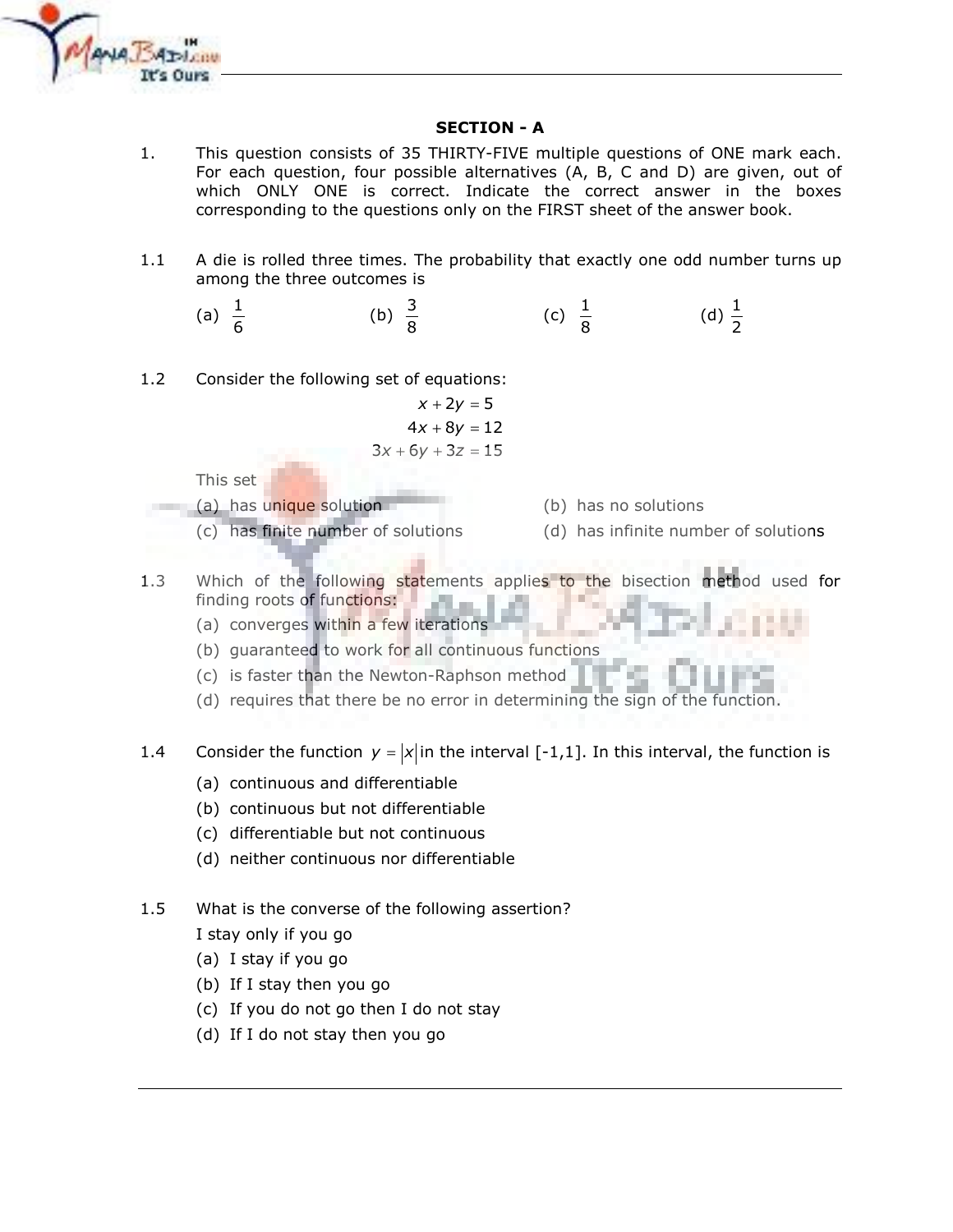

- 1.6 Suppose A is a finite set with n elements. The number of elements in the largest equivalence relation of A is
	- $(a)$  n (b)  $n^2$  $(c) 1$  $(d) n + 1$
- $1.7$ Let  $R_1$  and  $R_2$  be two equivalence relations on a set. Consider the following assertions:
	- (i)  $R_1 \cup R_2$  is an equivalence relation
	- (ii)  $R_1 \cap R_2$  is an equivalence relation

Which of the following is correct?

- (a) Both assertions are true
- (b) Assertion (i) is true but assertion (ii) is not true
- (c) Assertion (ii) is true but assertion (i) is not true
- (d) Neither (i) nor (ii) is true
- 1.8 The number of functions from an m element set to an n element set is
	- (a)  $m + n$ (b)  $m<sup>n</sup>$  $(c)$   $n^m$  $(d) m*n$
- If the regular set A is represented by  $A = (01 + 1)^*$  and the regular set 'B' is 1.9 represented by  $B = ((01)^*1^*)^*$ , which of the following is true?
	- (a)  $A \subset B$
	- $(c)$  A and B are incomparable (d)  $A = B$
- Which of the following set can be recognized by a Deterministic Finite state  $1.10$ Automaton?
	-
	-
	- (c) The set of binary string in which the number of zeros is the same as the number of ones.
	- (d) The set  $\{1, 101, 11011, 1110111, \dots \}$
- $1.11$ Regarding the power of recognition of languages, which of the following statements is false?
	- (a) The non-deterministic finite-state automata are equivalent to deterministic finite-state automata.
	- (b) Non-deterministic Push-down automata are equivalent to deterministic Pushdown automata.
	- (c) Non-deterministic Turing machines are equivalent to deterministic Push-down automata.
	- (d) Non-deterministic Turing machines are equivalent to deterministic Turing machines.
	- (e) Multi-tape Turing machines are equivalent to Single-tape Turing machines.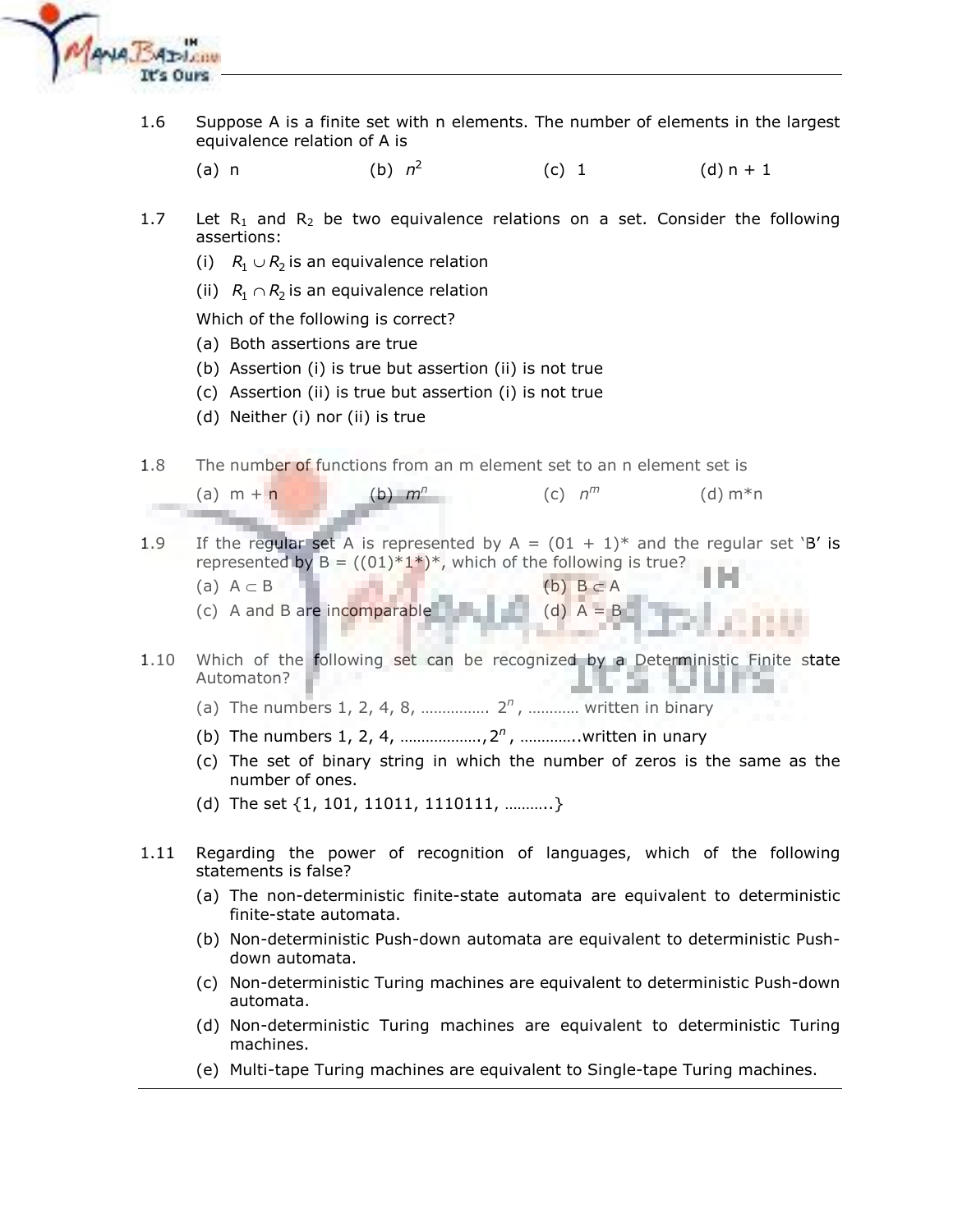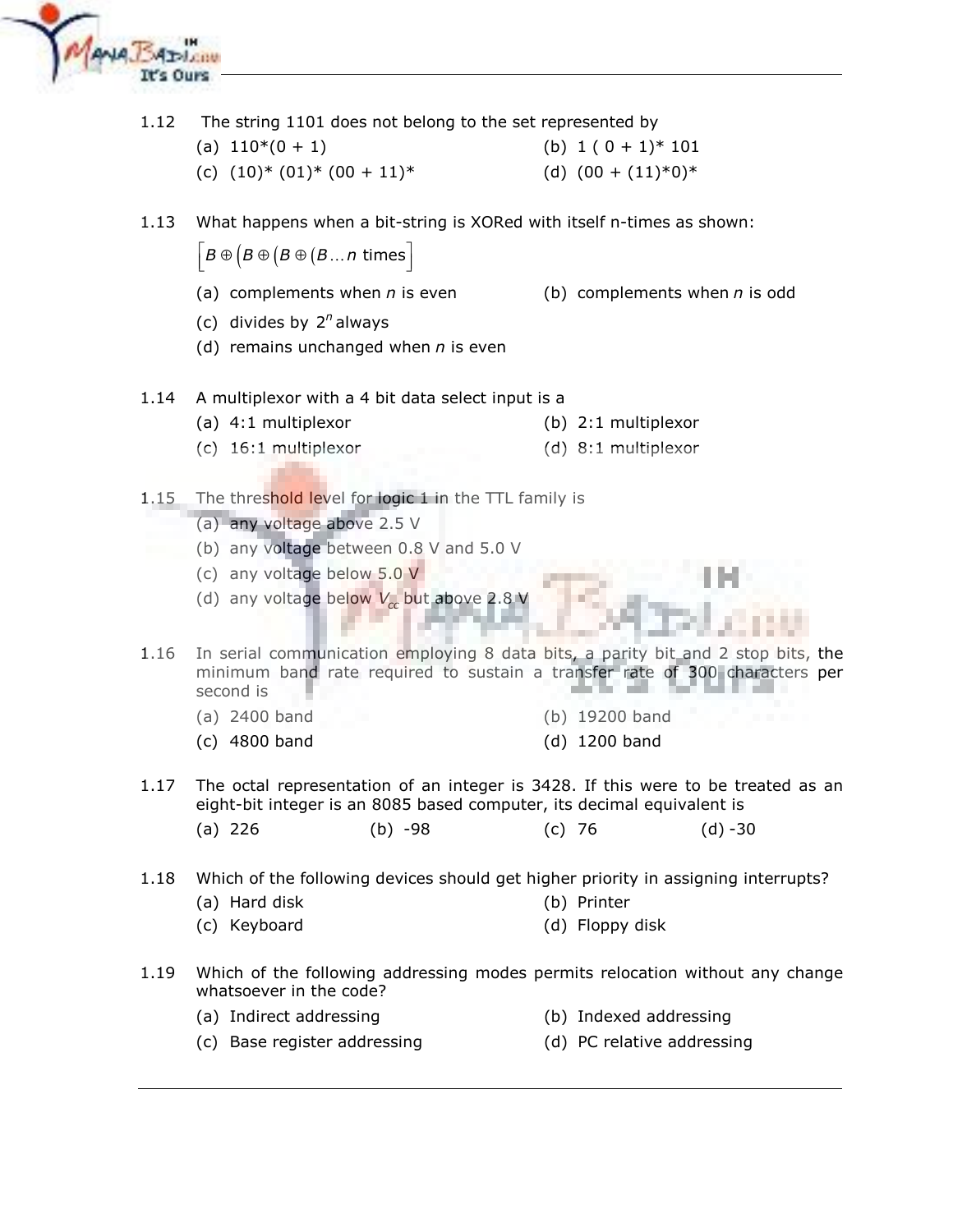

- Which of the following is true? 1.20
	- (a) Unless enabled, a CPU will not be able to process interrupts.
	- (b) Loop instructions cannot be interrupted till they complete.
	- (c) A processor checks for interrupts before executing a new instruction.
	- (d) Only level triggered interrupts are possible on microprocessors
- $1.21$ Which one of the following algorithm design techniques is used in finding all pairs of shortest distances in a graph?
	- (a) Dynamic programming
- (b) Backtracking

(c) Greedy

- (d) Divide and Conquer
- 1.22 Give the correct matching for the following pairs:



- 1.24 Which of the following statements is false?
	- (a) A tree with a n nodes has  $(n 1)$  edges
	- (b) A labeled rooted binary tree can be uniquely constructed given its postorder and preorder traversal results.
	- (c) A complete binary tree with n internal nodes has  $(n + 1)$  leaves.
	- (d) The maximum number of nodes in a binary tree of height h is  $(2^{h+1} 1)$
- $1.25$ In a resident - OS computer, which of the following systems must reside in the main memory under all situations?
	- (a) Assembler (b) Linker
	- (c) Loader (d) Compiler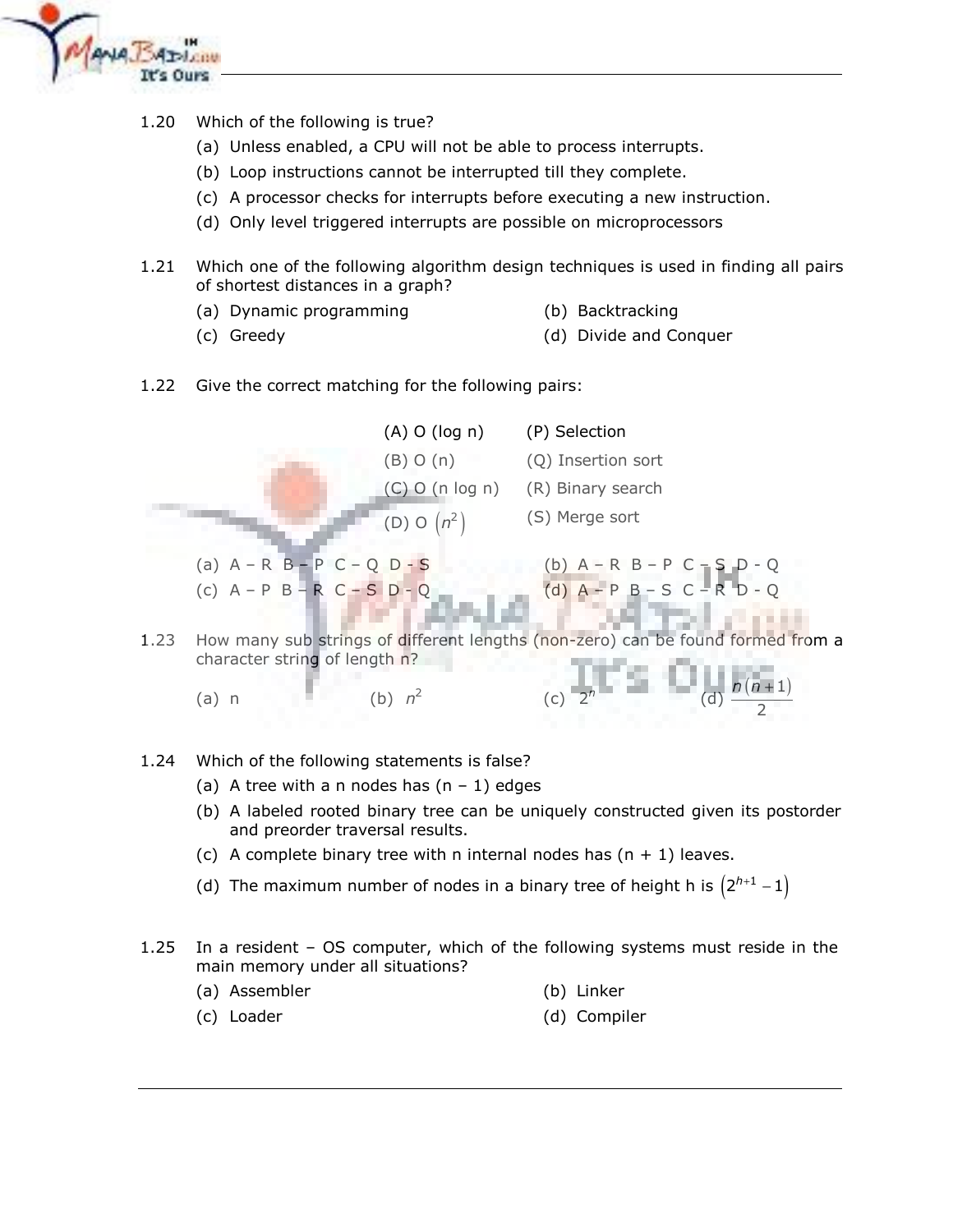

- 1.26 Which of the following statements is true?
	- (a) SLR parser is more powerful than LALR
	- (b) LALR parser is more powerful than Canonical LR parser
	- (c) Canonical LR parser is more powerful than LALR parser.
	- (d) The parsers SLR, Canonical CR, and LALR have the same power
- 1.27 Type checking is normally done during
	- (a) lexical analysis (b) syntax analysis
	- (c) syntax directed translation (d) code optimization
- A linker reads four modules whose lengths are 200, 800, 600 and 500 words, 1.28 respectively. If they are loaded in that order, what are the relocation constants?
	- $(a)$  0, 200, 500, 600
- (b)  $0, 200, 1000, 1600$
- $(c)$  200, 500, 600, 800 (d) 200, 700, 1300, 2100
- 1.29 Which of the following is an example of a spooled device?
	- (a) The terminal used to enter the input data for the C program being executed
	- (b) An output device used to print the output of a number of jobs.
	- (c) The secondary memory device in a virtual storage system
	- (d) The swapping area on a disk used by the swapper.

1.30 When the result of a computation depends on the speed of the processes involved there is said to be

- (a) cycle steating
- (c) a time lock

(b) rare condition (d) a deadlock

- A counting semaphore was initialized to 10. Then 6 P (wait) operations and 4V 1.31 (signal) operations were completed on this semaphore. The resulting value of the semaphore is
	- $(a) 0$  $(b) 8$  $(c) 10$ (d)  $12$
- 1.32 A computer has six tape drives, with n processes competing for them. Each process may need two drives. What is the maximum value of n for the system to be deadlock free?
	- $(a) 6$  $(b) 5$  $(c)$  4  $(d)$  3
- 1.33 Given two union compatible relations  $R_1(A,B)$  and  $R_2(C,D)$ , what is the result of the operation  $R_1A = CAB = DR_2$ ?
	- (c)  $R_1 R_2$  (d)  $R_1 \cap R_2$ (a)  $R_1 \cup R_2$ (b)  $R_1 \times R_2$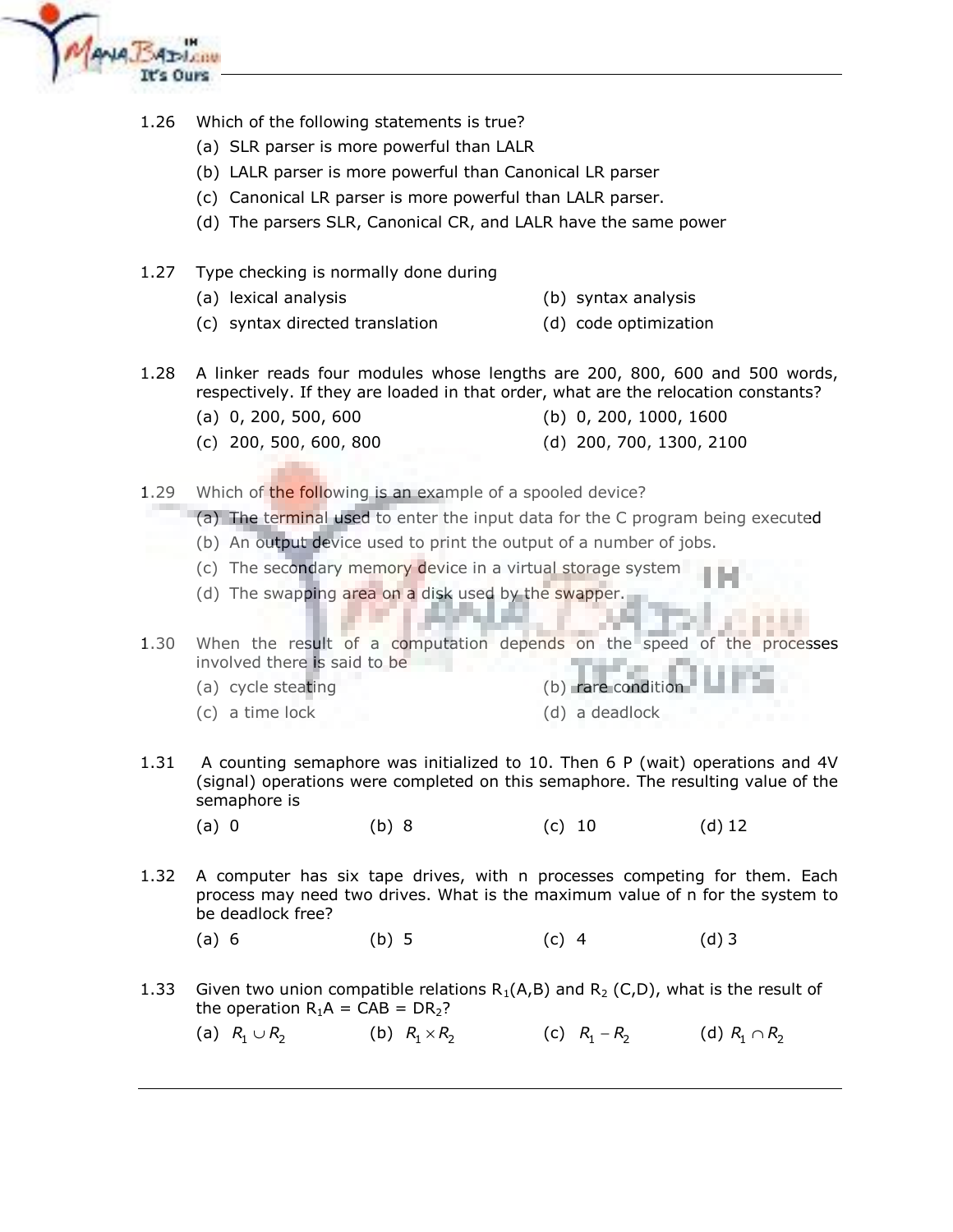

1.34 Which normal form is considered adequate for normal relational database design?

| $(a)$ 2 NF | $(b)$ 5 NF | (c) $4NF$ | (d) 3 NF |
|------------|------------|-----------|----------|
|------------|------------|-----------|----------|

1.35 There are five records in a database.

| <b>Name</b>     | Age | <b>Occupation</b> | <b>Category</b> |
|-----------------|-----|-------------------|-----------------|
| Rama            | 27  | <b>CON</b>        | А               |
| Abdul           | 22  | ENG               | A               |
| <b>Jeniffer</b> | 28  | DOC               | в               |
| Maya            | 32  | <b>SER</b>        | D               |
| Dev             | 24  | <b>MUS</b>        | C               |

There is an index file associated with this and it contains the values  $1,3,2,5$  and 4. Which one of the fields is the index built from?

- $(a)$  Age (b) Name (c) Occupation (d) Category
- $2.$ This question consists of 20 (TWENTY) multiple-choice questions  $(2.1 - 2.20)$  of TWO marks each. The answers to the multiple choice questions of this section MUST be written only in the boxes corresponding to the questions, in the second page of the answer book.

| 2.1 |  |  | The rank of the matrix given below is: |  |  |
|-----|--|--|----------------------------------------|--|--|
|     |  |  |                                        |  |  |

|       | a sa salawa |  |                             |  | $1 \quad 4 \quad 8 \quad 7$ |
|-------|-------------|--|-----------------------------|--|-----------------------------|
|       |             |  | $0 \quad 0 \quad 3 \quad 0$ |  |                             |
|       |             |  | 4 2 3 1                     |  |                             |
|       |             |  | 3 12 24 2                   |  |                             |
| (a) 3 | (b) 1       |  | $(c)$ 2                     |  | $(d)$ 4                     |

a bc  $\mathbf{1}$ Consider the following determinant  $\Delta = \begin{vmatrix} 1 & b & ca \end{vmatrix}$  $2.2.$  $1 \, C \, ab$ 

> Which of the following is a factor of  $\Delta$ ?  $(a)$  a+b  $(b)$  a-b  $(c)$  a+b+c  $(d)$  abc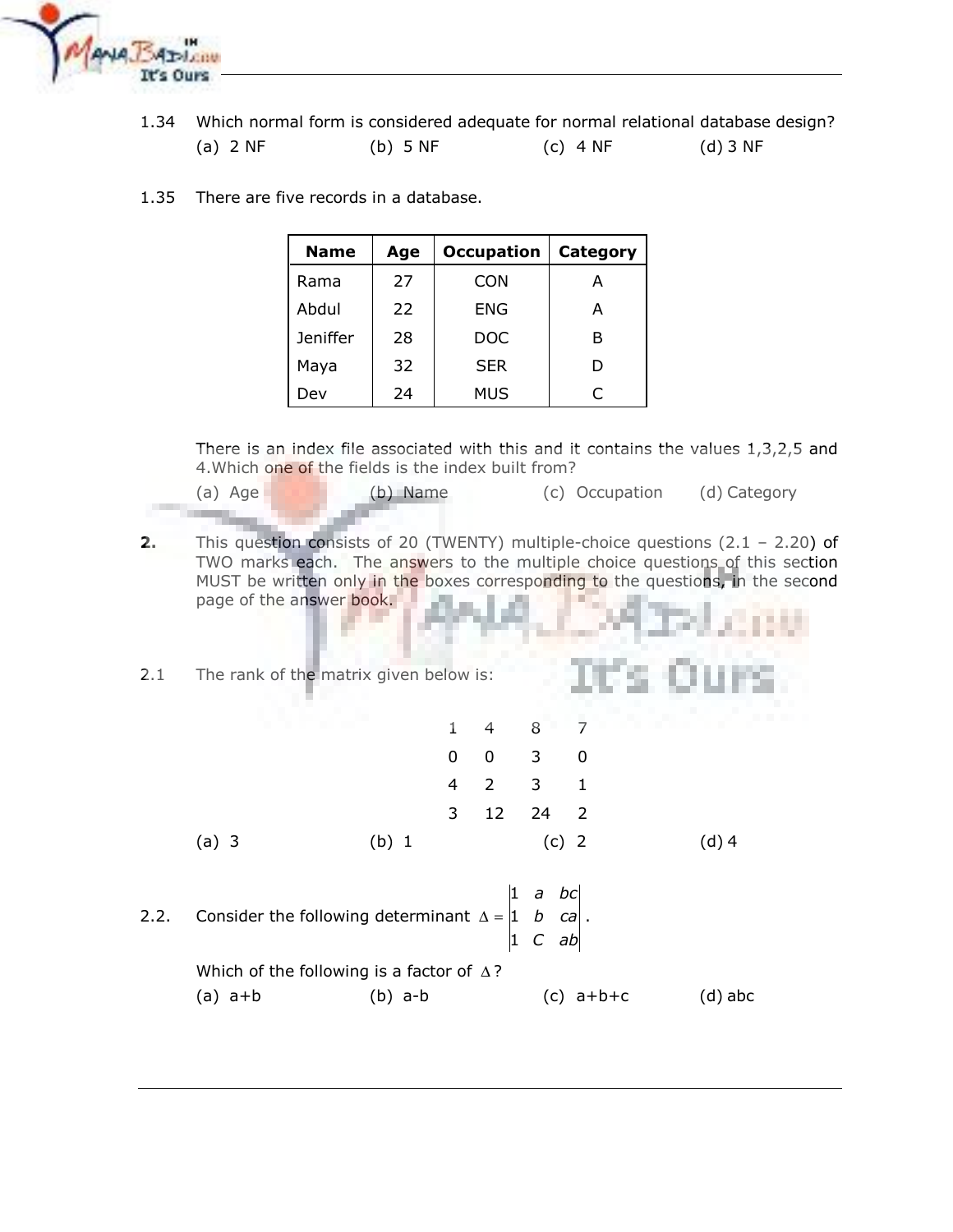

- The binary relation  $R = \{(1,1)\}$ ,  $(2,1)$ ,  $(2,2)$ ,  $(2,3)$ ,  $(2,4)$ ,  $(3,1)$ ,  $(3,2)$ ,  $(3,3)$ ,  $(3,4)$  on  $2.3.$ the set A =  $\{1,2,3,4\}$  is
	- (a) reflexive, symmetric and transitive
	- (b) neither reflexive, nor irreflexive but transitive
	- (c) irreflexive, symmetric and transitive
	- (d) irreflexive and antisymmetric
- $2.4.$ In a room containing 28 people, there are 18 people who speak English, 15 people who speak Hindi and 22 people who speak Kannada. 9 persons speak both English and Hindi, 11 persons speak both Hindi and Kannada whereas 13 persons speak both Kannada and English. How many people speak all three languages?
	- $(a)$  9  $(b) 8$  $(c)$  7  $(d) 6$
- $2.5.$ Let L be the set of all binary strings whose last two symbols are the same. The number of states in the minimum state deterministic finite 0 state automaton accepting L is

 $(c) 8$ 

 $(d)$  3

- 
- Which of the following statements is false?  $2.6.$

 $(a) 2$ 

(a) Every finite subset of a non-regular set is regular

 $b)$  5

- (b) Every subset of a regular set is regular
- (c) Every finite subset of a regular set is regular
- (d) The intersection of two regular sets is regular
- $2.7.$ The function represented by the Karnaugh map given below is

|         | А            | 00 | 01 10 11 |     |             |            |
|---------|--------------|----|----------|-----|-------------|------------|
|         |              |    |          |     |             |            |
|         |              |    |          |     |             |            |
| (a) A.B | (b) AB+BC+CA |    |          | (c) | $B\oplus C$ | $(d)$ A.BC |

- $2.8.$ Which of the following operations is commutative but not associative?  $(a)$  AND  $(b)$  OR (c) NAND  $(d)$  EXOR
- $2.9.$ Formatting for a floppy disk refers to
	- (a) arranging the data on the disk in contiguous fashion
	- (b) writing the directory
	- (c) erasing the system area
	- (d) writing identification information on all tracks and sectors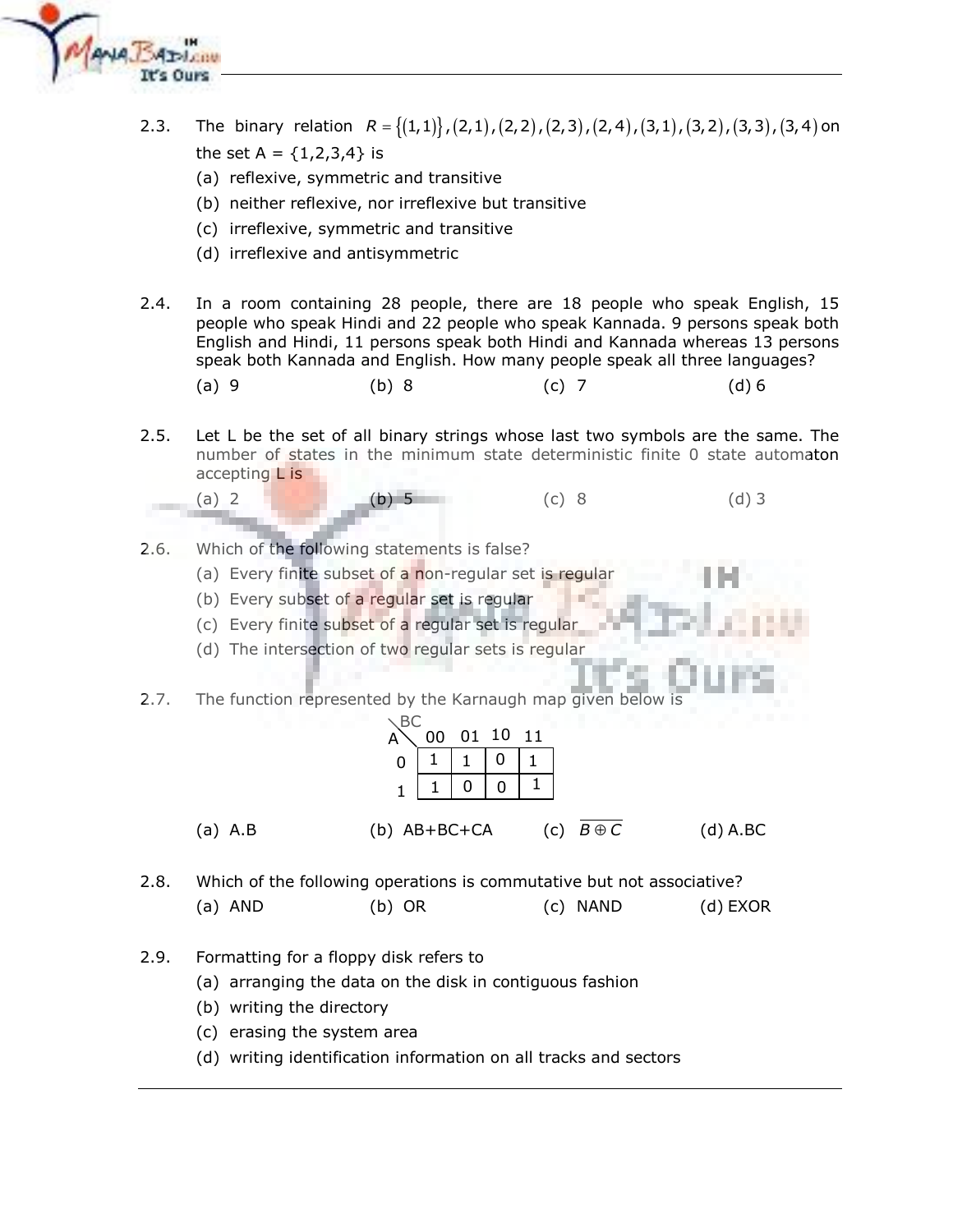



Assuming that each integer takes one memory locations the array is stored in row-major order and the first element of the array is stored at location 100, what is the address of the element A[i][j]?

| (a) $15i + j + 84$ | (b) $15j + i + 84$ |
|--------------------|--------------------|
| (c) $10i + j + 89$ | (d) $10j + i + 89$ |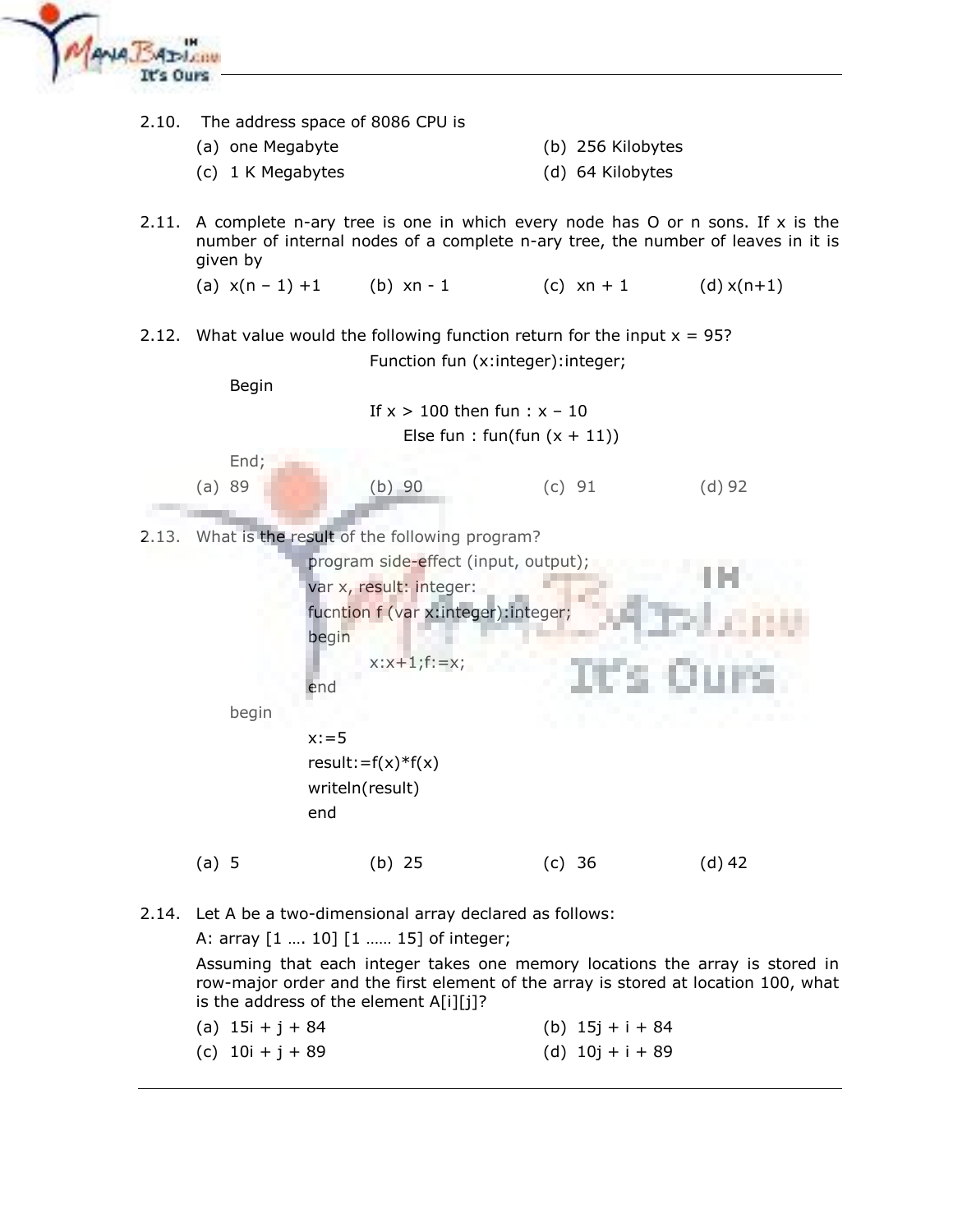

- 2.15. Faster access to non-local variables is achieved using an array of pointers to activation records called a
	- (a) stack

 $(a)$  12 KB

(b) heap

 $(c)$  10 KB

 $(d) 8 KB$ 

(c) display

- (d) activation tree
- 2.16. The overlay tree for a program is as shown below:



2.17. Consider n processes sharing the CPU in a round-robin fashion. Assuming that each process switch takes s seconds, what must be the quantum size q such that the overhead resulting from process switching is minimized but at the same time each process is guaranteed to get its turn at the CPU at least every t seconds?

 $(b)$  14 KB

(a) 
$$
q \le \frac{t - ns}{n - 1}
$$
 (b)  $q \ge \frac{t - ns}{n - 1}$  (c)  $q \le \frac{t - ns}{n + 1}$  (d)  $q \ge \frac{t - ns}{n + 1}$ 

2.18. If an instruction takes  $i$  microseconds and a page fault takes an additional  $j$ microseconds, the effective instruction time if on the average a page fault occurs every  $k$  instruction is:

(a) 
$$
i + \frac{j}{k}
$$
 (b)  $i + j * k$  (c)  $\frac{i + j}{k}$  (d)  $(i + j) * k$ 

2.19. Which of the following query transformations (i.e. replacing the l.h.s. expression by the r.h.s. expression) is incorrect?  $R_1$  and  $R_2$  are relations,  $C_1$ ,  $C_2$  are selection conditions and  $A_1$ ,  $A_2$  are attributes of  $R_1$ ?

(a) 
$$
\sigma_{c1}(\sigma_{c1}(R_1)) \to \sigma_{c2}(\sigma_{c2}(R_1))
$$
  
\n(b)  $\sigma_{c1}(\pi_{A1}(R_1)) \to \pi_{A1}(\sigma_{c1}(R_1))$   
\n(c)  $\sigma_{c1}(R_1 \cup R_2) \to \sigma_{c1}(R_1) \cup \sigma_{c1}(R_2)$   
\n(d)  $\pi_{A1}(\sigma_{c1}(R_1)) \to \sigma_{c1}(\pi_{A1}(R_1))$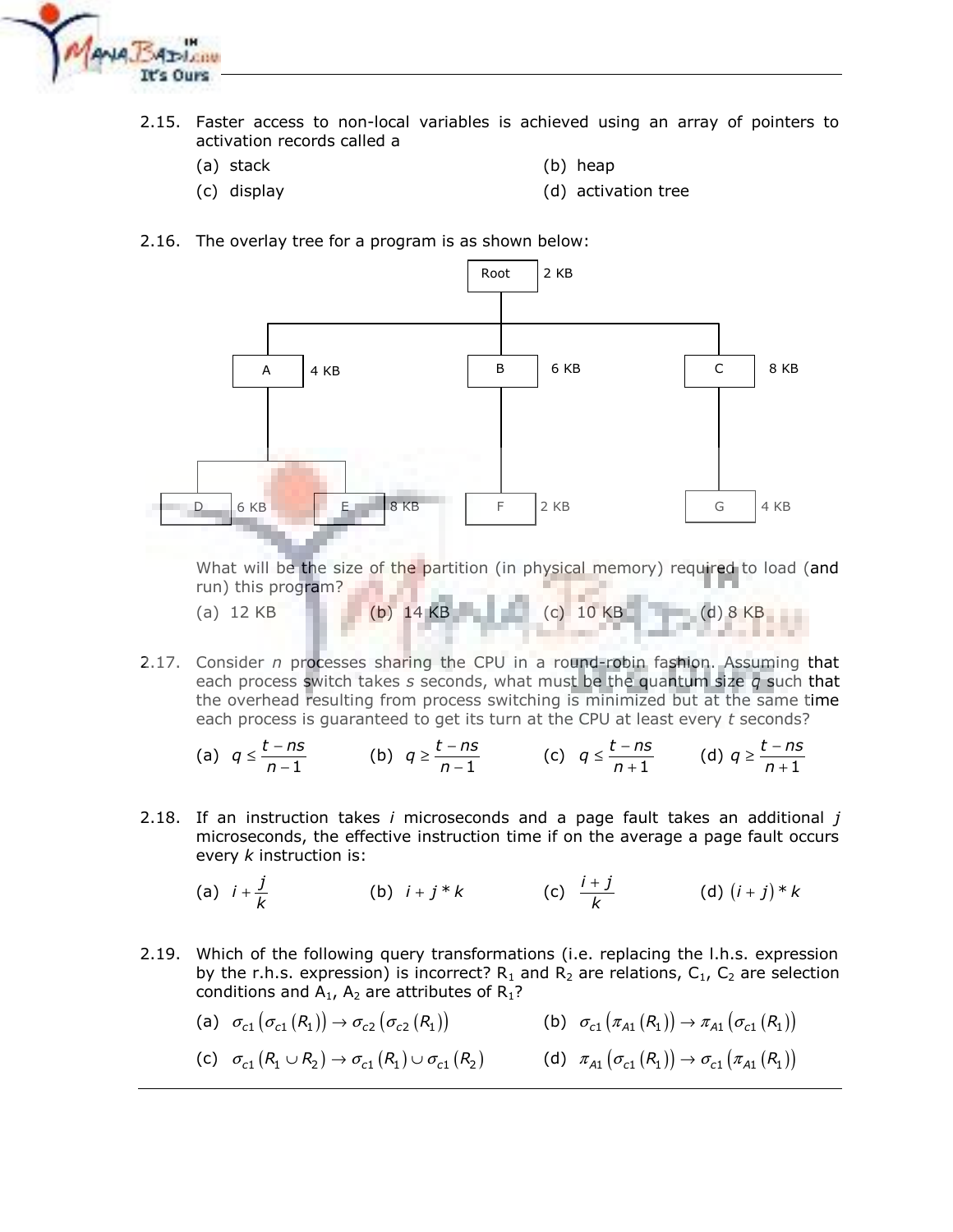

- 2.20. Suppose the domain set of an attribute consists of signed four digit numbers. What is the percentage of reduction in storage space of this attribute if it is stored as an integer rather than in character form?
	- $(a) 80%$  $(b)$  20%  $(d)$  40%  $(c) 60\%$
- 3. (a) Two friends agree to meet at a park with the following conditions. Each will reach the park between 4.0 p.m. and 5.00 p.m. and will see if the other has already arrived. If not, they will wait for 10 minutes or the end of the hour whichever is earlier and leave. What is the probability that the two will not meet?
	- (b) Give a regular expression for the set of binary strings where 0 every is immediately followed by exactly  $k$  1's and preceded by at least  $k$  1's ( $k$  is a fixed integer)
- 4. Design a deterministic finite state automaton (using minimum number of states) that recognizes the following language:

L = {w  $\in$  {0, 1}\*|w interpreted as binary number (ignoring the leading zeros) is divisible by five.

5. (a) The implication gate, shown below has two inputs  $(x \text{ and } y)$ ; the output is 1 except when  $x = 1$  and  $y = 0$ , realize  $f = \overline{xy} + x\overline{y}$  using only four implication gates.

(b) show that the implication gate is functionally complete.

- 6. (a) Solve the following recurrence relation  $x_n = 2x_{n-1} - 1, n > 1$  $X_1 = 2$ 
	- (b) Consider the grammar

 $S \rightarrow$  Aalb

 $A \rightarrow Ac |Sd| \in$ 

Construct an equivalent grammar with no left recursion and with minimum number of production sales.

7. (a) Suppose we have a database consisting of the following three relations.

> FREQUENTS (student, parlor) giving the parlors each student visits. SERVES (parlor, ice-cream) indicating what kind of ice-creams each parlor serves.

LIKES (student, ice-cream) indicating what ice-creams each student likes. (Assume that each student likes at least one ice-cream and frequents at least one parlor)

Express the following in SQL: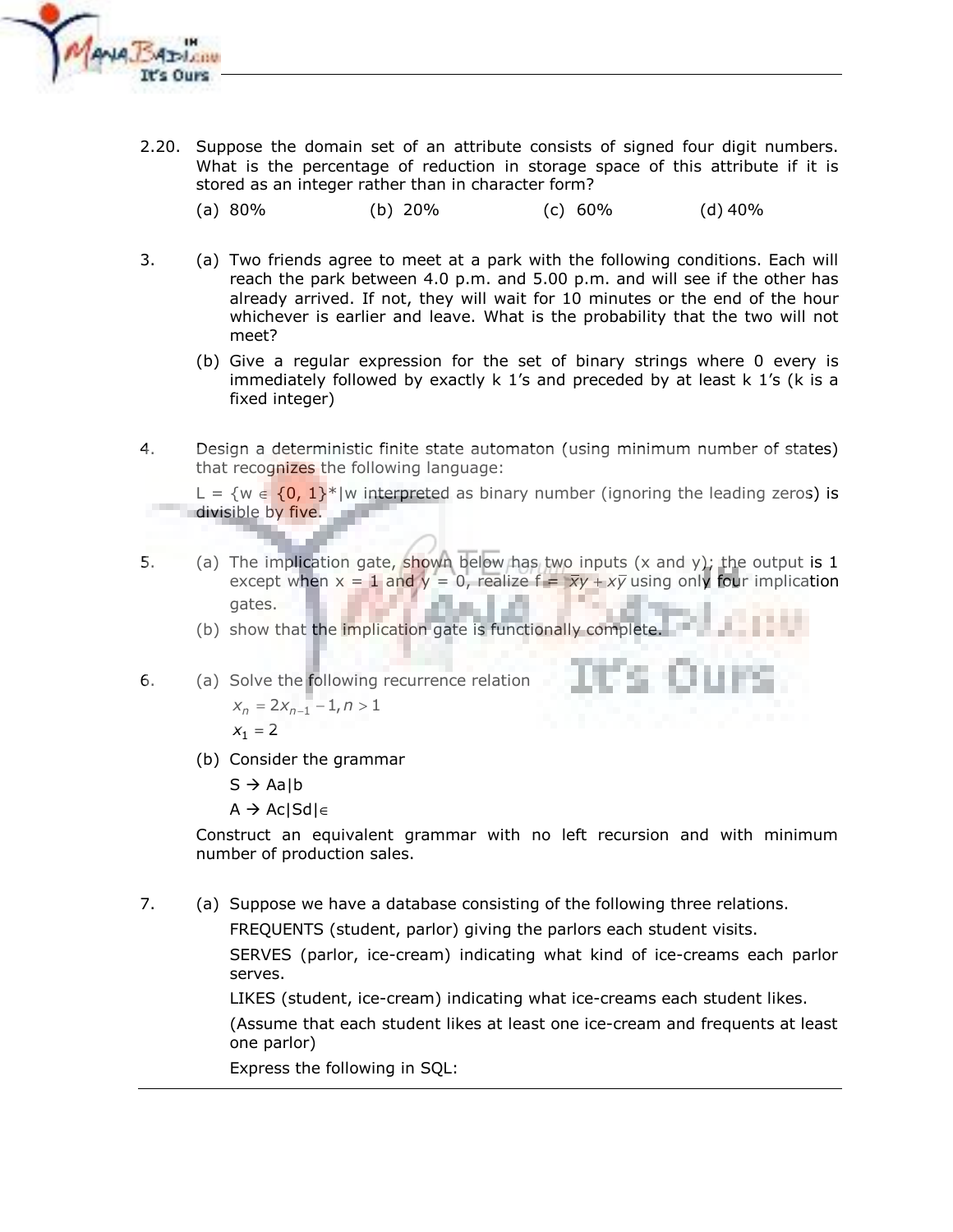

Print the students that frequent at least one parlor that serves some icecream that they like.

(b) In a computer system where the 'best-fit' algorithm is used for allocating 'jobs' to 'memory partitions', the following situation was encountered:

| Partitions sizes in KB | 4K 8K 20K 2K               |
|------------------------|----------------------------|
| Jobs sizes in KB       | 2K 14K 3K 6K 6K 10K 20K 2K |
| Time for execution     | 4 10 2 1 4 1 8 6           |

When will the 20K job complete?

## **SECTION - B**

This section consists of TWENTY questions numbered 8 to 27 of FIVE marks each. Attempt ANY TEN questions. Answers must be given in the answer book provided. Answer for each question must start on a fresh page and must appear at one place only. (Answers to all parts of a question must appear together).

- 8. (a) Find the points of local maxima and minima, if any, of the following function defined in 0≤x≤6.
	- $x^3$  6 $x^2$  + 9x + 15 (b) Integrate  $\int_{}^{\pi}$  x cos xdx
- 9. Derive the expression for the number of operations required to solve a system of linear equations in n unknowns using the Gaussian Elimination Method. Assume that one operation refers to a multiplication followed by an addition.
- $10.$ (a) Prove by induction that the expression for the number of diagonals in a polygon of n sides is  $\frac{n(n-3)}{2}$ 
	- (b) Let R be a binary relation on A =  $\{a, b, c, d, e, f, g, h\}$  represented by the following two component digraph. Find the smallest integers m and n such that  $m < n$  and  $R^m = R^n$ .

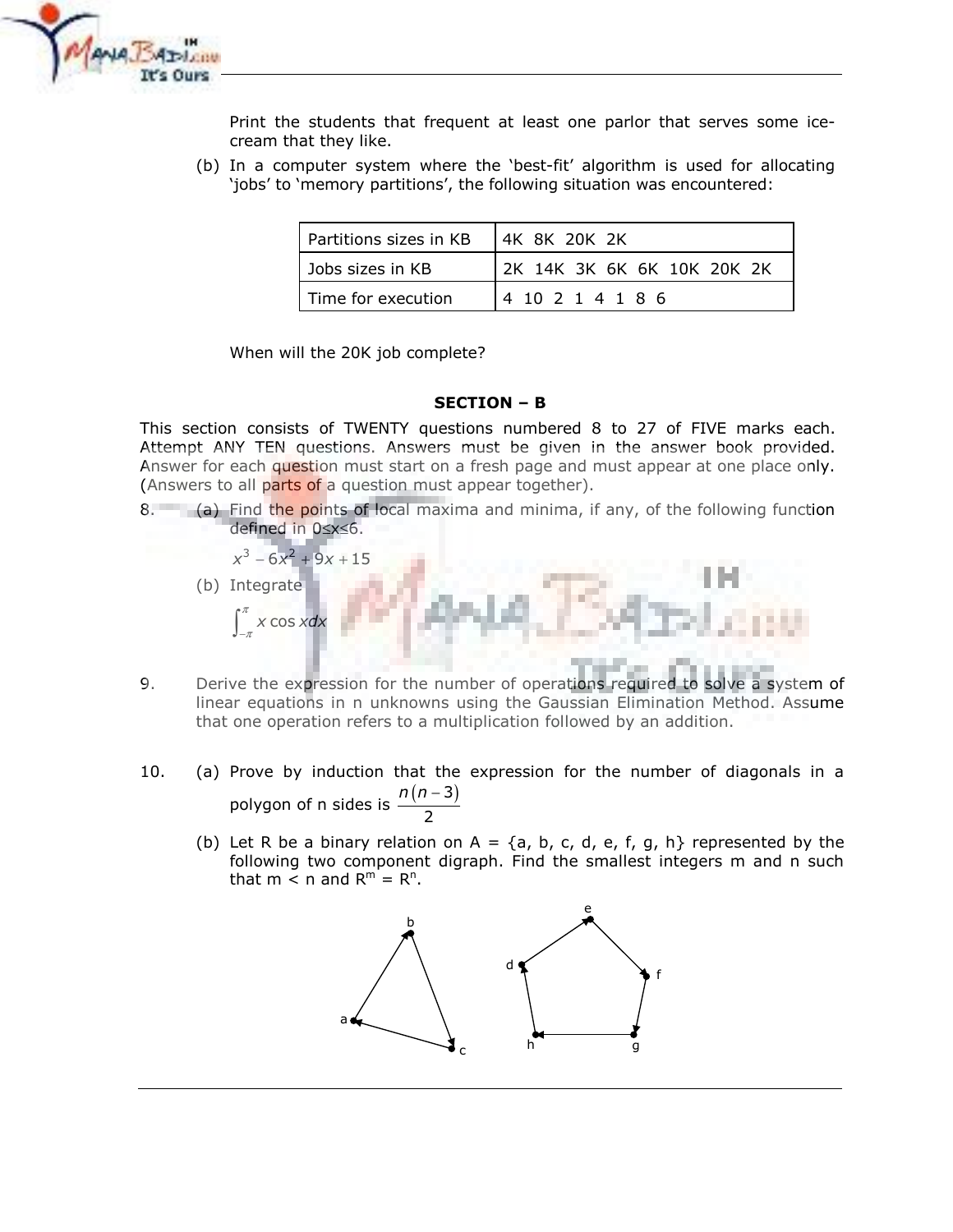

11. Suppose A =  $\{a,b,c,d\}$  and  $\Pi_1$  is the following partition of A

 $\Pi_1 = \{\{a,b,c\}\{d\}\}\$ 

- (a) List the ordered pairs of the equivalence relations induced by  $\Pi_1$ .
- (b) Draw the graph of the above equivalence relation.
- (c) Let  $\Pi_2 = \{\{a\}, \{b\}, \{C\}, \{d\}\}\$

 $\Pi_3 = \{ \{a, b, c, d\} \}$ 

and  $\Pi_4 = \{ \{a, b\} \{c, d\} \}$ 

Draw a Poset diagram of the poset,

 $\langle \{\Pi_1, \Pi_2, \Pi_3, \Pi_4\},\n\rangle$  refines

- Let  $(A, * )$  be a semigroup, Furthermore, for every a and b in A, if a  $\neq$  b, then a\*b, 12.  $b \neq b^*a$ .
	- (a) Show that for every a in A

$$
a^*a = a
$$

- (b) Show that for every a, b in A  $a*b*a=a$
- (c) Show that for every  $a, b, c$  in A  $a^*b^*c = a^*c$
- Let  $M = (\{q_0, q_1\}, \{0, 1\}, \{z_0, X\}, \delta, q_0, z_0, \phi)$  be a Pushdown automation where  $\delta$  is 13. given by

$$
\delta(q_0, 1, z_0) = \{(q_0, xz_0)\}\
$$

$$
\delta(q_0, \epsilon, z_0) = \{(q_0, \epsilon)\}\
$$

$$
\delta(q_0, 1, X) = \{(q_0, XX)\}\
$$

$$
\delta(q_1, 1, X) = \{(q_1, \epsilon)\}\
$$

$$
\delta(q_0, 0, X) = \{(q_1, X)\}\
$$

$$
\delta(q_0, 0, z_0) = \{(q_0, z_0)\}\
$$

- (a) What is the language accepted by this PDA by empty store?
- (b) Describe informally the working of the PDA.
- 14. (a) Let  $G_1 = (N, T, P, S_1)$  be a CFG where,  $N = \{S_1, A, B\}$  T = {a, b} and P is given by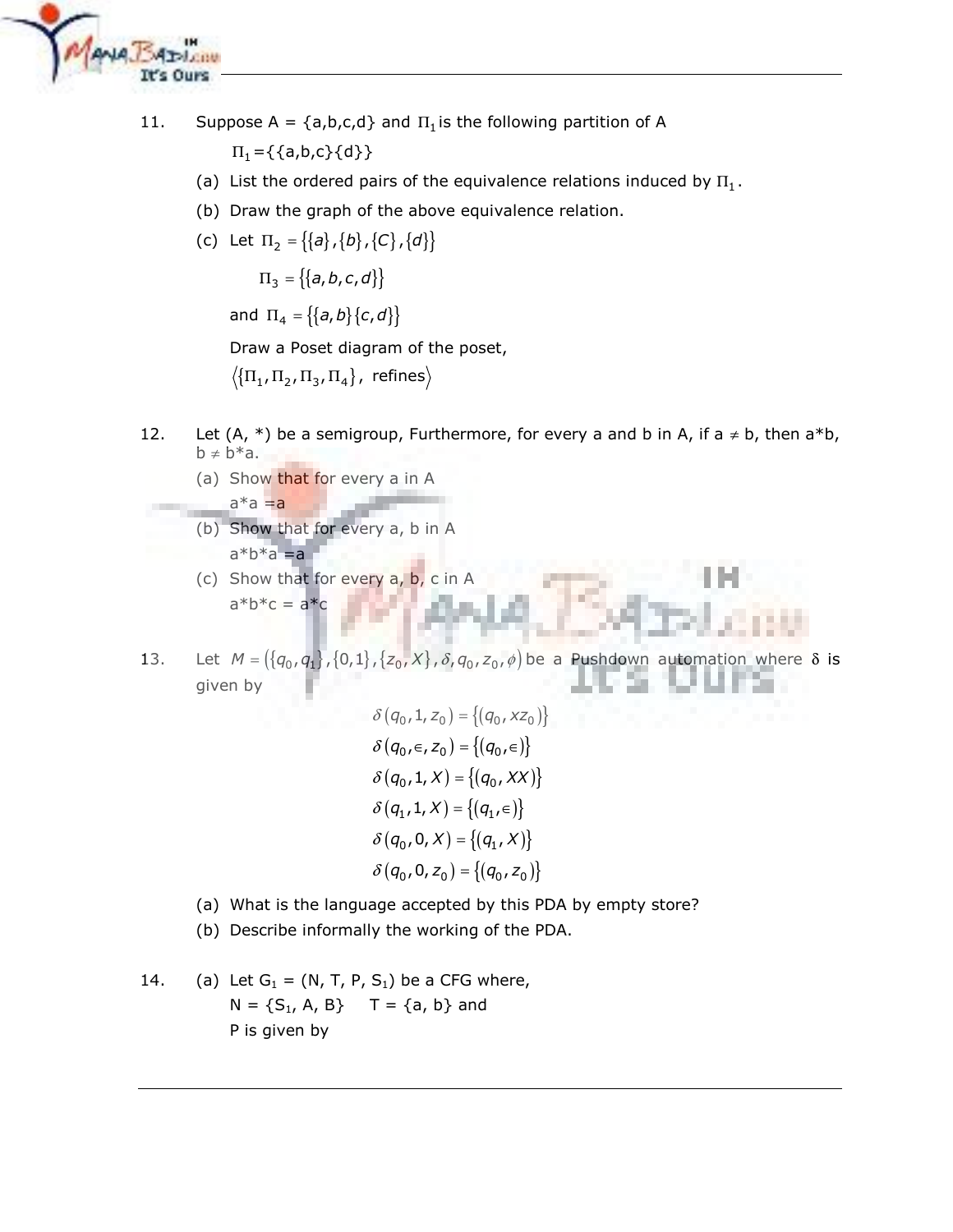

 $S_1 \rightarrow a$ ,  $S_1 b$  $S_1 \rightarrow a \cdot B b$  $S_1 \rightarrow aAb$  $B \rightarrow Bb$  $A \rightarrow aA$  $B \rightarrow b$  $A \rightarrow a$ 

What is  $L(G_1)$ ?

(b) Use the grammar in Part (a) to give a CFG

for  $L_2 = (a^i b^i a^k b^1 | i, j, k.1 \ge 1, i = j$  or  $k = 1$  by adding not more than 5 production rules.

- (c) Is  $L_2$  inherently ambiguous?
- 15. (a) Draw the schematic of 8085 based system that can be used to measure the width of a pulse. Assume that the pulse is given as a TTL compatible signal by the source, which generates it.
	- (b) Write the 8085 Assembly Language program to measure the width of the pulse. State all your assumptions clearly.

Design a synchronous counter to go through the following states: 16.  $1, 4, 2, 3, 1, 4, 2, 3, 1, 4$  ..............

- Calculate the total time required to read 35 sectors on a 2-sided floppy disk. 17. Assume that each track has 8 sectors and the track-to-track step time is 8 milliseconds. The first sector to be read is sector 3 on track 10. Assume that the diskette is soft sectored and the controller has a 1-sector buffer. The diskette spins at 300 RPM and initially; the head is on track 10.
- 18. For a set-associative Cache Organization, the parameters are as follows:

| $t_{c}$   | -- Cache access time    |
|-----------|-------------------------|
| $\sf t_m$ | Main memory access time |
|           | number of sets          |
| h         | block size              |
| k * h     | set size                |
|           |                         |

Calculate the hit ratio for a loop executed 100 times where the size of the loop is  $n * b$ , and  $n = k * m$  is a non-zero integer and  $1 < m \le 1$ .

Give the value of the hit ratio for  $1 = 1$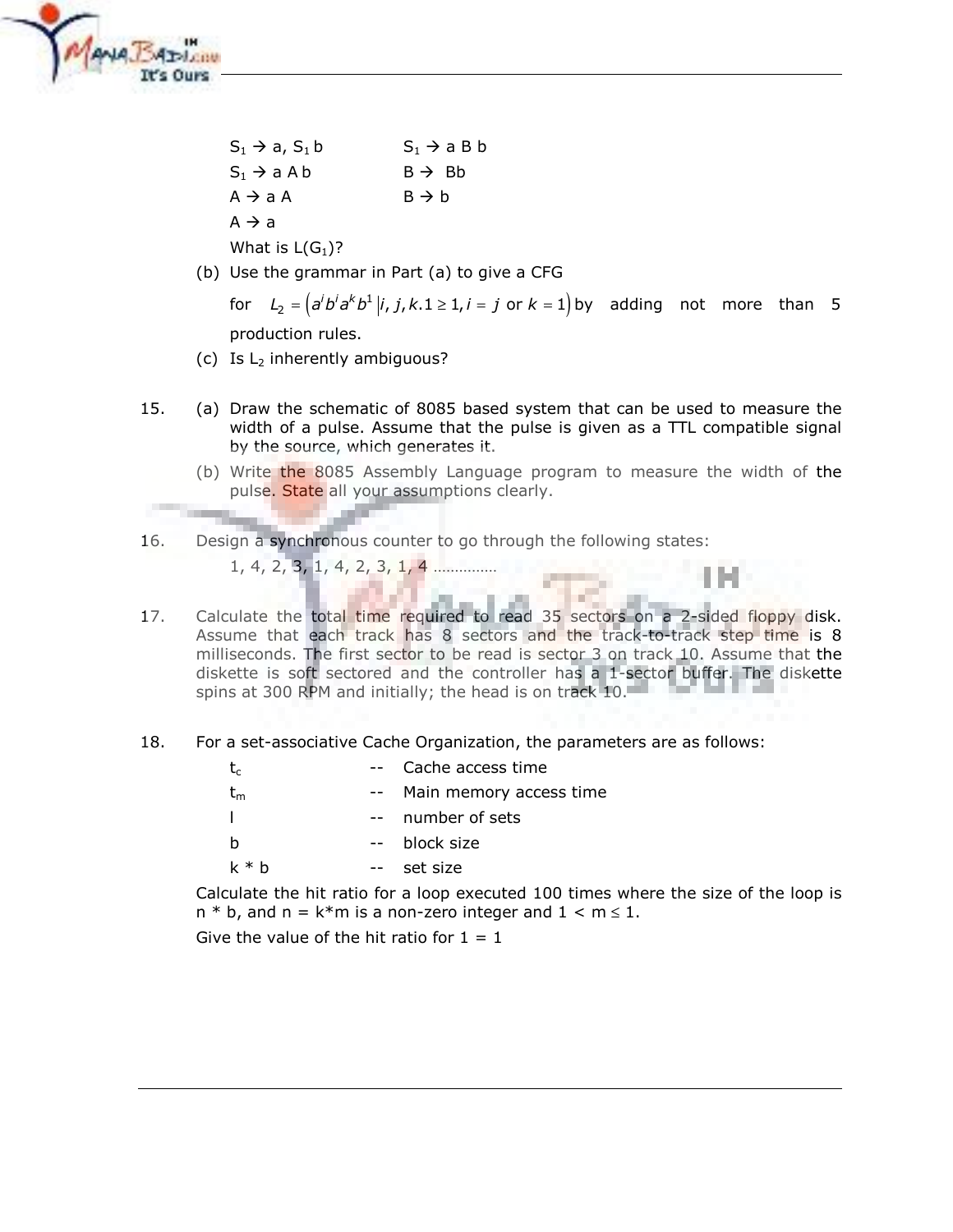

19. (a) Let p be a pointer as shown in the figure in a single linked list.



What do the following assignment statements achieve?

 $q: = p \rightarrow next$ 

 $p \rightarrow$  next:=q  $\rightarrow$  next

 $p \rightarrow$  next:=(q  $\rightarrow$  next)  $\rightarrow$  next

 $(p \rightarrow next) \rightarrow next := q$ 

(b) Compute the post fix equivalent of the following expression.

$$
3 * log(x + 1) - \frac{a}{2}
$$

 $20.$ Draw the binary tree with node labels  $a, b, c, d, e, f$  and g for which the inorder and postorder traversals result in the following sequences.

> Inorder afbcdge Postorder afcgedb

 $21.$ (a) Derive a recurrence relation for the size of the smallest AVL tree with height h.

(b) What is the size of the smallest AVL tree with height 8?  $(c)$ 

- 22. (a) An identifier in a programming language consists of up to six letters and digits of which the first character must be a letter. Derive a regular expression for the identifier.
	- (b) Build an LL (1) parsing table for the language defined by the LL(1) grammar with productions

Program  $\rightarrow$  begin d semi X end

 $X \rightarrow d$  semi  $X \mid SY$ 

 $Y \rightarrow$  semi s  $Y \mid \in$ 

23. Let the attribute 'val' give the value of a binary number generated by S in the following grammar:

```
S \rightarrow L.L \mid LL \rightarrow LB \mid BB \rightarrow 0 | 1
```
For example, an input  $101.101$  give S.val = 5.625

Construct a syntax directed translation scheme using only synthesized attributes, to determine S.val.